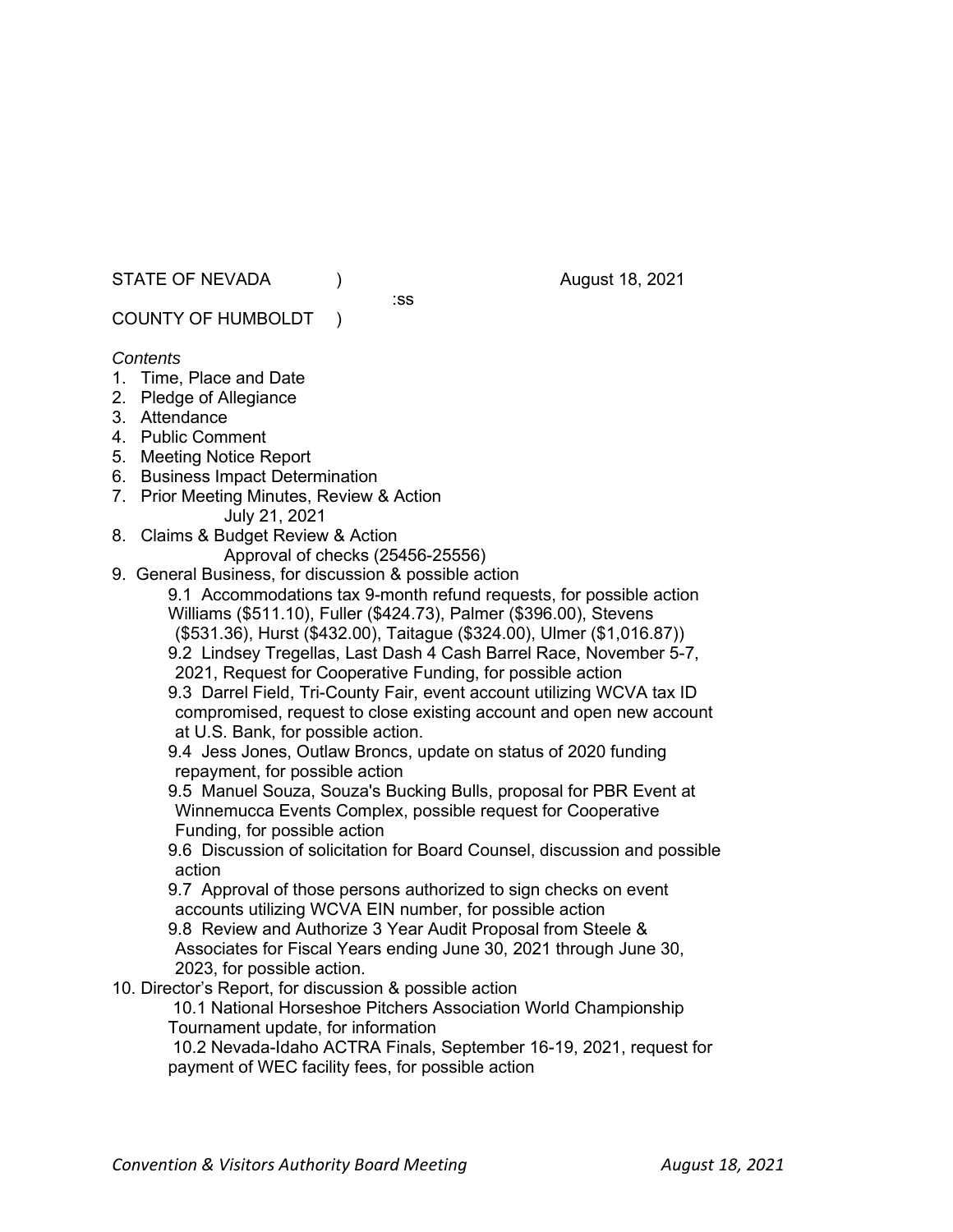10.3 Discussion regarding the difficulty of finding personnel to assist with event preparation and the possible impact this may have on future events, for information.

10.4 Joe Mackie Hall renovation update, for possible action 10.5 Shooting The West update and status of future events, for possible action

- 11. Board Secretary Report for discussion & possible action 11.1 Secretary Report, for information
- 12. Board Administrator Report, for discussion & possible action 12.1 Financial reports, for information
- 13. Other Reports
- 14. Next Meeting Date
- 15. Adjournment

### **MINUTES, August 18, 2021**

**1. Time, Place and Date.** The Winnemucca Convention & Visitors Authority met in regular session in full conformity with the law at the Winnemucca Convention Center, West Hall, Winnemucca, Nevada at 4:00 pm on Wednesday, August 18, 2021 with Vice Chairman Brian Stone presiding.

The Board's meeting was conducted online via Microsoft Teams and in person.

# **2. Pledge of Allegiance.**

**3. Attendance.** *Convention and Visitors Authority Board Officials Present:*

| <b>Brian Stone</b>       | Vice Chairman and Hotel Representative   |
|--------------------------|------------------------------------------|
| Ron Cerri                | <b>County Representative</b>             |
| John Arant               | <b>Business Representative</b>           |
| Jim Billingsley (online) | <b>Treasurer and City Representative</b> |
|                          |                                          |

*Convention and Visitors Authority Board Officials Absent:* Terry Boyle Chairman and Motel Representative **Board Administrator** 

*Staff Members Present:* Kim Petersen **Director** Shelly Noble<br>
Liz Barnard Administrative Clerk

Administrative Clerk

*Staff Members Absent:* None

*Others Present:* Manuel Souza, by phone

#### **4. Public Comment.**

Kim introduced new staff member Liz Barnard. Shelly is training Liz to take over her job once she retires.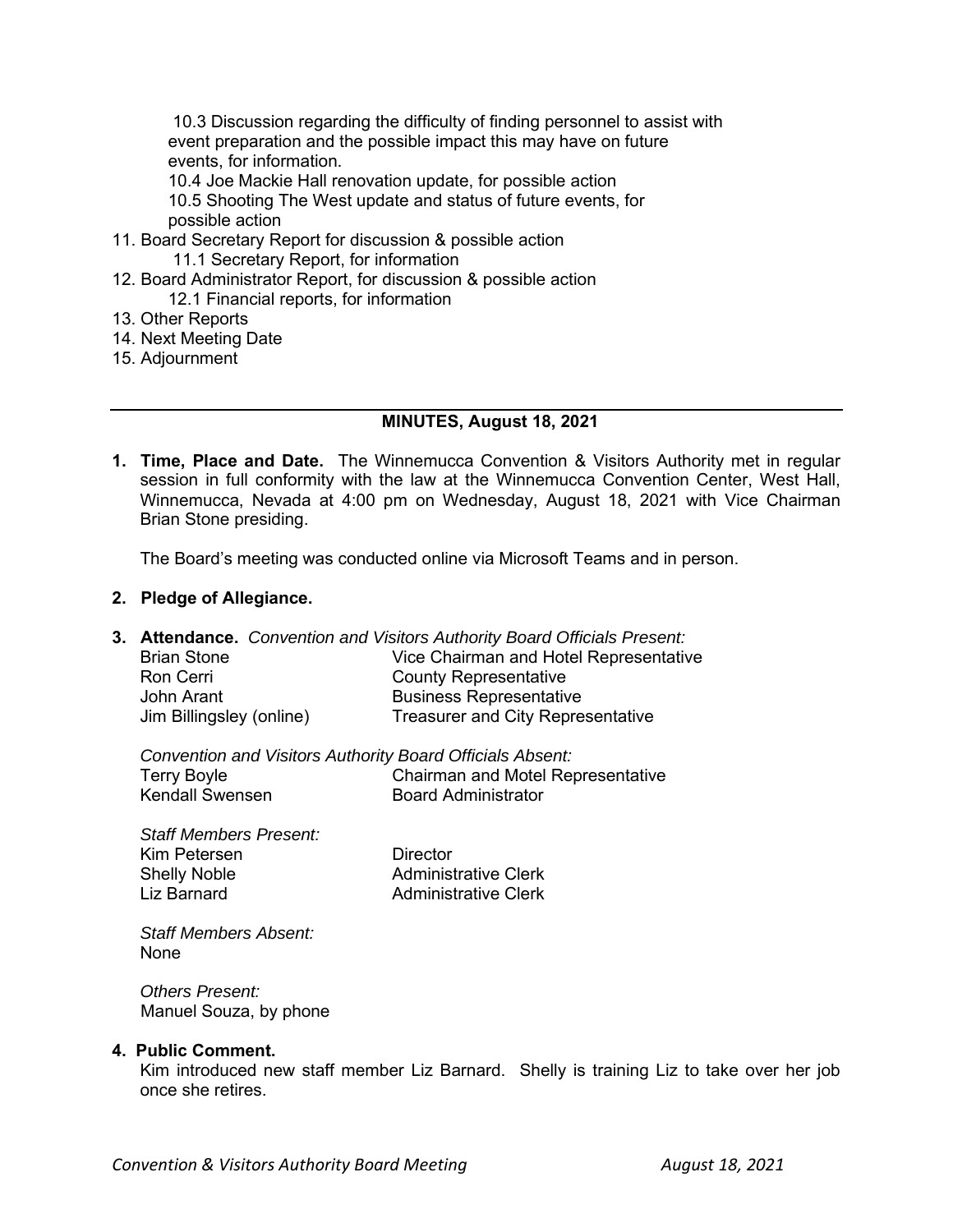# **5. Meeting Notice Report.**

Vice Chairman Stone reported that notice, including meeting agenda, was posted by Shelly Noble by 9:00 am Friday, August 13, 2021 at Humboldt County Library, Court House, Post Office, City Hall and Convention Center West Hall. No persons have requested mailed notice during the past six months.

### **6. Business Impact Determination.**

Vice Chairman Stone asked whether any agenda item proposes the adoption by the city or by the county or by the WCVA of any rule, including any ordinance or resolution which would impose, increase or change the basis for the calculation of a fee that is paid in whole or in substantial part by businesses, which would impose a direct and significant economic burden upon a business or directly restrict the formation or expansion of a business, pursuant to NRS Chapter 237? The Vice Chairman called for board or public input thereon. Action taken.

*Ron Cerri made a motion that there appears to be no business impacting fee matter on today's agenda. The motion carried, 4-0.*

#### **7. Minutes, Review & Action**

Prior meeting minutes of July 21, 2021.

There were not enough members present from the July meeting to approve the minutes. Approval will be continued to next meeting.

**8. Claims, Review & Action.** The following claims, which had been submitted in list form to the board members for review with their 3-day meeting notice and agenda, with the opportunity to obtain further information before or at the meeting, were submitted for payment on August 18, 2021:

| <b>BANK ACCOUNT</b> | <b>CHECK NUMBERS</b> | <b>AMOUNT</b> |
|---------------------|----------------------|---------------|
| Nevada State Bank   | 25456 - 25556        | \$217,360.33  |

*Ron Cerri made a motion to approve all claims submitted for August 18, 2021. The motion carried, 4-0.*

#### **9. General Business, for discussion & possible action**

#### **9.1 Accommodations tax 9-month refund requests, for possible action**

The following refund requests, which were provided to the board members, were submitted for payment: Williams (\$511.10), Fuller (\$424.73), Palmer (\$396.00), Stevens (\$531.36), Hurst (\$432.00), Taitague (\$324.00), Ulmer (\$1,016.87)

*John Arant made a motion to approve the accommodation tax 9-months deemed to be a permanent resident refunds for Kaleti Williams (\$511.10), Richard Fuller (\$424.73), James Palmer (\$396.00), Reed Stevens (\$531.36), Jacob Hurst (\$432.00), Bernadette Taitague (\$324.00), Lucas Ulmer (\$1,016.87). Motion carried, 4-0.*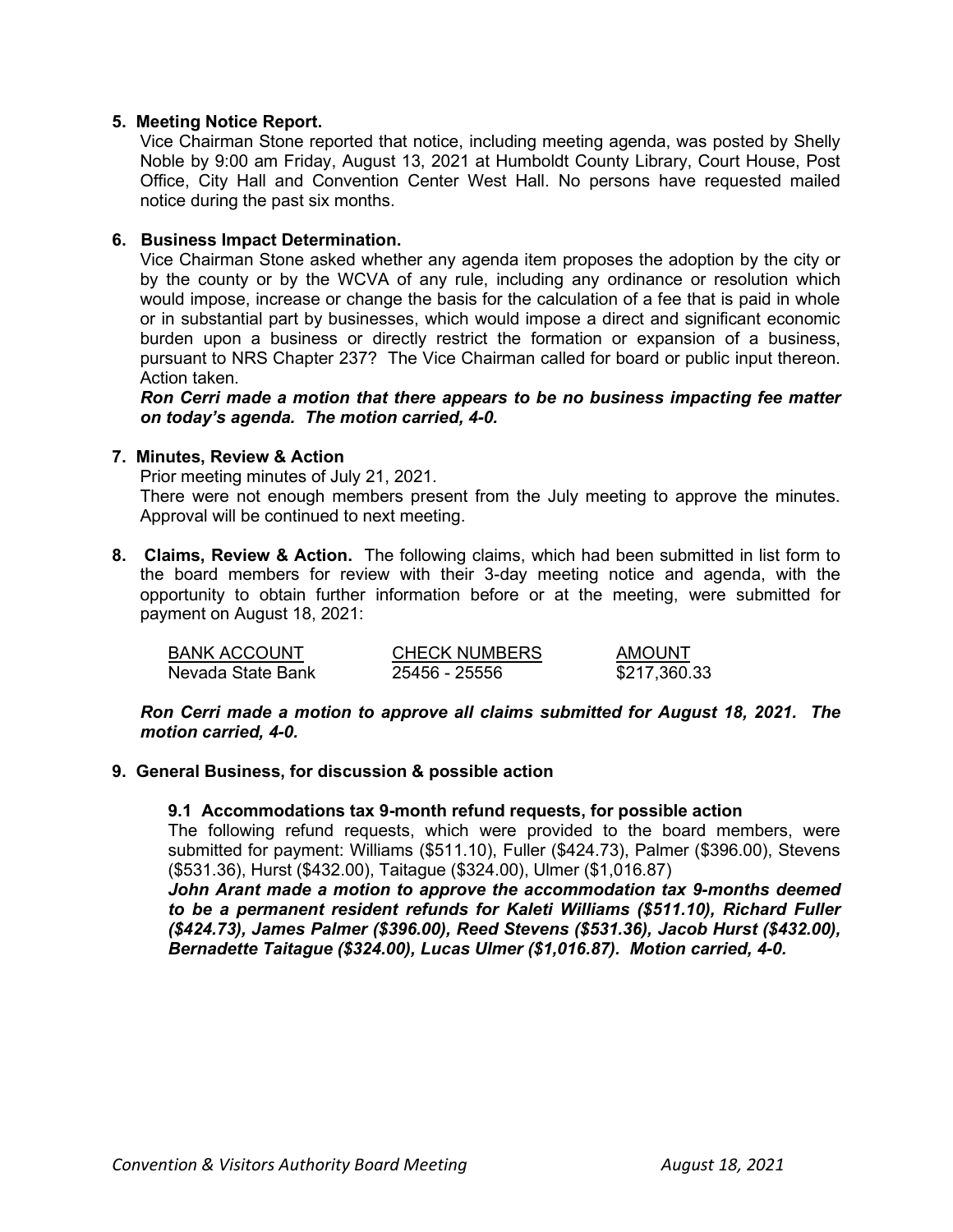# **9.2 Lindsey Tregellas, Last Dash 4 Cash Barrel Race, November 5-7, 2021, Request for Cooperative Funding, for possible action**

Lindsey Tregellas was not present. Kim presented her request for Cooperative Funding. Lindsey produced this event last year as a standalone event after the WSRRA finals were forced to cancel due to the pandemic. This event attracts barrel racers from out of the area and has a positive impact on the local economy. If the WSRRA Finals proceed this year, this event will coincide with it as it has in the past.

*John Arant made a motion to approve the request for \$7,500 in grant funds for the Last Dash 4 Cash Barrel Race being held November 5-7, 2021. Motion carried, 4-0.* 

# **9.3 Darrel Field, Tri-County Fair, event account utilizing WCVA tax ID compromised, request to close existing account and open new account at U.S. Bank, for possible action.**

Director Petersen explained that the checking account for the Tri-County Fair, which utilizes the WCVA EIN Number, has been compromised. It is necessary to close the old account and open a new one at US Bank.

*John Arant made a motion to approve closing the current Tri-County Fair US Bank account and opening a new account at US Bank for Tri-County Fair. Motion carried, 4-0.* 

# **9.4 Jess Jones, Outlaw Broncs, update on status of 2020 funding repayment, for possible action**

Jess Jones was not present, but he was notified of this agenda item and the meeting by e-mail. At the May 19, 2021 WCVA meeting, Jones agreed to repay the \$10,000 underwriting by August 1, 2021. The remaining \$10,000 grant was proposed to be the total funding for a possible 2021 event. Board members discussed that Jones did not meet the repayment commitment. The WCVA has not had any direct communication with Jones since the May 19 meeting. The Ag #3 Board postponed approving Jones' proposed 2021 event until the WCVA repayment matter is resolved. It was noted that Jones now may owe the entire 2020 funding amount of \$20,000. No action was taken.

# **9.5 Manuel Souza, Souza's Bucking Bulls, proposal for PBR Event at Winnemucca Events Complex, possible request for cooperative funding, for possible action.**

Manuel Souza was present on the Teams meeting by phone. The board is interested in considering a proposal from Souza for a possible New Years Eve event at the Events Complex. Souza explained that either a Bulls & Broncs event or a PBR event is possible. The board requested Souza submit a written proposal both for a Bulls & Broncs event and a PBR event as well as available dates for a possible PBR event aside from New Years.

No action was taken.

# **9.6 Discussion of solicitation for Board Counsel, discussion and possible action**

Director Petersen explained that with the resignation of Bill Macdonald the board has no legal counsel. Discussion was held about whether or not it is necessary to have an attorney present at every meeting, but we would benefit from having legal counsel available as the need arose. Director Petersen will look into possible options, including contacting Kent Maher to find out if he might be available, or if he could recommend someone.

No action was taken.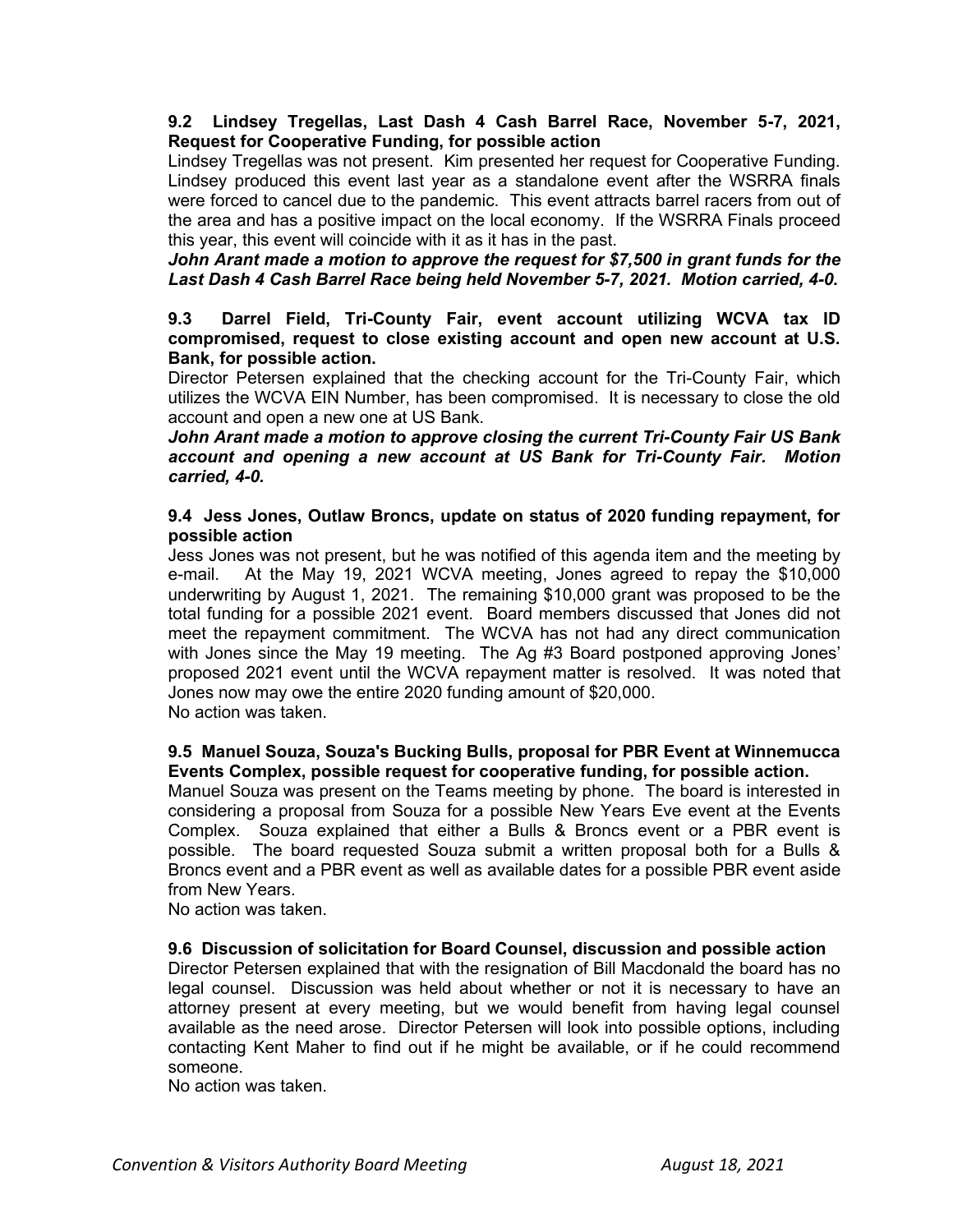# **9.7 Approval of those persons authorized to sign checks on event accounts utilizing WCVA EIN number, for possible action**

Due to staff changes, it is necessary to update the authorized signers for some of the WCVA's accounts. A list of current and proposed signers was included with meeting back-up for the board's review.

# *John Arant made a motion to approve the list of signors as proposed. Motion carried, 4-0.*

**9.8 Review and Authorize 3 Year Audit Proposal from Steele & Associates for Fiscal Years ending June 30, 2021 through June 30, 2023, for possible action.**

There is a need to renew the contract for year-end audits. Kendall Swensen was not present with a proposal from the auditors.

No action was taken.

# **10. Director's Report.**

### **10.1 National Horseshoe Pitchers Association World Championship Tournament update, for information**

Director Petersen reported that overall the event was a success with very positive reviews from participants. During the set-up and throughout the event, a lot of additional efforts were required that are not normally experienced with other events. Staff encountered requests from the NHPA personnel, many were outside of their usual job duties. Some of the challenges encountered were a shortage of available temporary help, the presence of excessive flies, inadequate cooling and some excess moisture under the floors causing soft spots. The next opportunity to host the event will be in 2024. This board will need to make a decision on whether to bid on this event very soon as the proposals are due by January, 2022.

# **10.2 Nevada-Idaho ACTRA Finals, September 16-19, 2021, request for payment of WEC facility fees, for possible action**

Director Petersen presented a request for payment of the Winnemucca Events Complex facility fees for this event. He noted this is a great event, bringing a large number of people to town.

### *John Arant made a motion to approve the request for payment of the Winnemucca Events Complex facility fees in the amount of \$6,400 for the Nevada-Idaho ACTRA Finals, being held September 16-19, 2021. Motion carried, 4-0.*

# **10.3 Discussion regarding the difficulty of finding personnel to assist with event preparation and the possible impact this may have on future events, for information**

Director Petersen let the board know about the challenges encountered with event turnover by the inability to get consistent temporary help. The state has changed how the honor camp jobs are prioritized. This has dropped the WEC to a lower priority, so the crews are not as available as they were in the past. Petersen is concerned that the regular full-time employees are getting burned out, because they are picking up the slack by working overtime and getting minimal days off. On behalf of the Ag #3 Board, Petersen has written a letter to the County Commission requesting two additional employees at the Fairgrounds. Without additional help, staff may be forced to cancel or eliminate events at the WEC. It was noted that temporary help will still be required at times.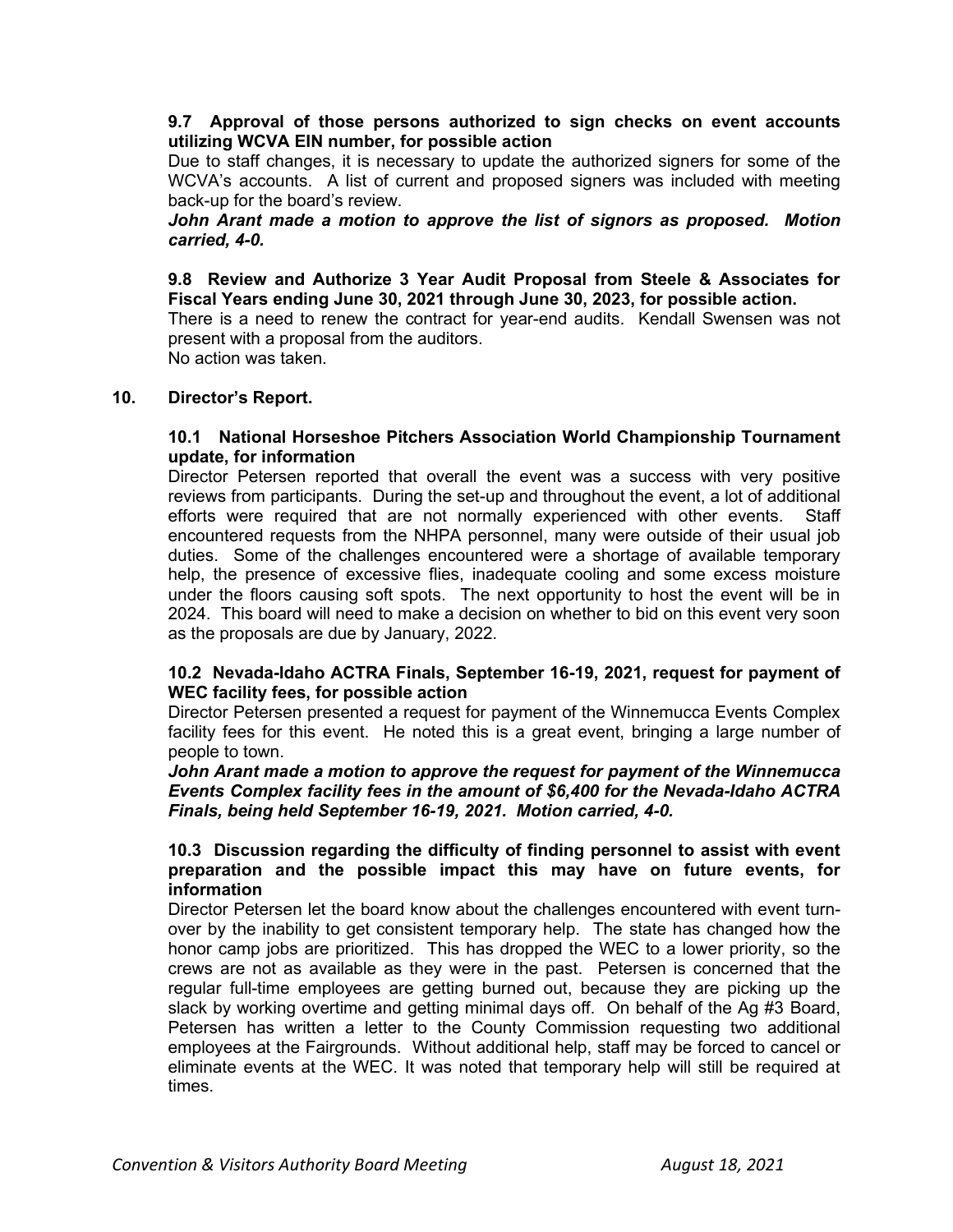# **10.4 Joe Mackie Hall renovation update, for possible action**

In June, Director Petersen reported on a possible funding source for the Joe Mackie/East Hall renovations that was brought to his attention by Jan Morrison, County Economic Development Officer. Morrison pursued the funding as part of downtown revitalization effort. The state will determine who the funds are awarded to, but it is unclear how they will make the funding decision. There will be a meeting September 1 at the Boys & Girls Club to provide further information. The more often this is discussed in different meeting venues the better the chances are for funding. So far it appears to be a lengthy timeline before funds will be distributed. Every effort to get the project closer to being "shovel-ready" increases the likelihood of funds being awarded. Petersen will reach out to possible contractors to get RFPs going.

# **10.5 Shooting The West update and status of future events, for possible action**

Discussions were held regarding this event and if it has exhausted its lifespan. Attendance and interest has been waning and expenses keep increasing. There are ongoing monthly costs associated with STW as well as significant staff hours. Investigation will be made into who owns the name/trademark.

*John Arant made a motion that WCVA will discontinue producing the Shooting The West event. Since this is a WCVA event utilizing our EIN, any leftover funds will go to the WCVA primary checking account. Motion carried, 3-0.* Jim Billingsley left the meeting just prior to this item.

# **11. Secretary and Counsel, Monthly report, for discussion & possible action**

#### **11.1 Secretary Report, for information**

With Secretary Macdonald's resignation last month there is no report this month.

# **12. Board Administrator**

#### **12.1 Financial Reports, for discussion**

Administrator Swensen was not present. Reports were available in the board packet for review.

#### **13. Other reports**

#### **13.1 Miscellaneous reports, for information**

Reports are available in the board packet for review.

**13.2** Board member Cerri reported that he has heard there was a construction incident in McDermitt and the sewer system was somehow compromised for the Diamond A Motel. It appears the Diamond A will be closed indefinitely.

#### 1**4. Public Comment**

None.

**15. Regular Business. Next Meeting. The Board confirmed the next regular meeting date of Wednesday, September 15, 2021, 4:00 pm.** 

#### **16. Adjournment.**

*Ron Cerri made a motion to adjourn this meeting. Motion carried, 3-0.*